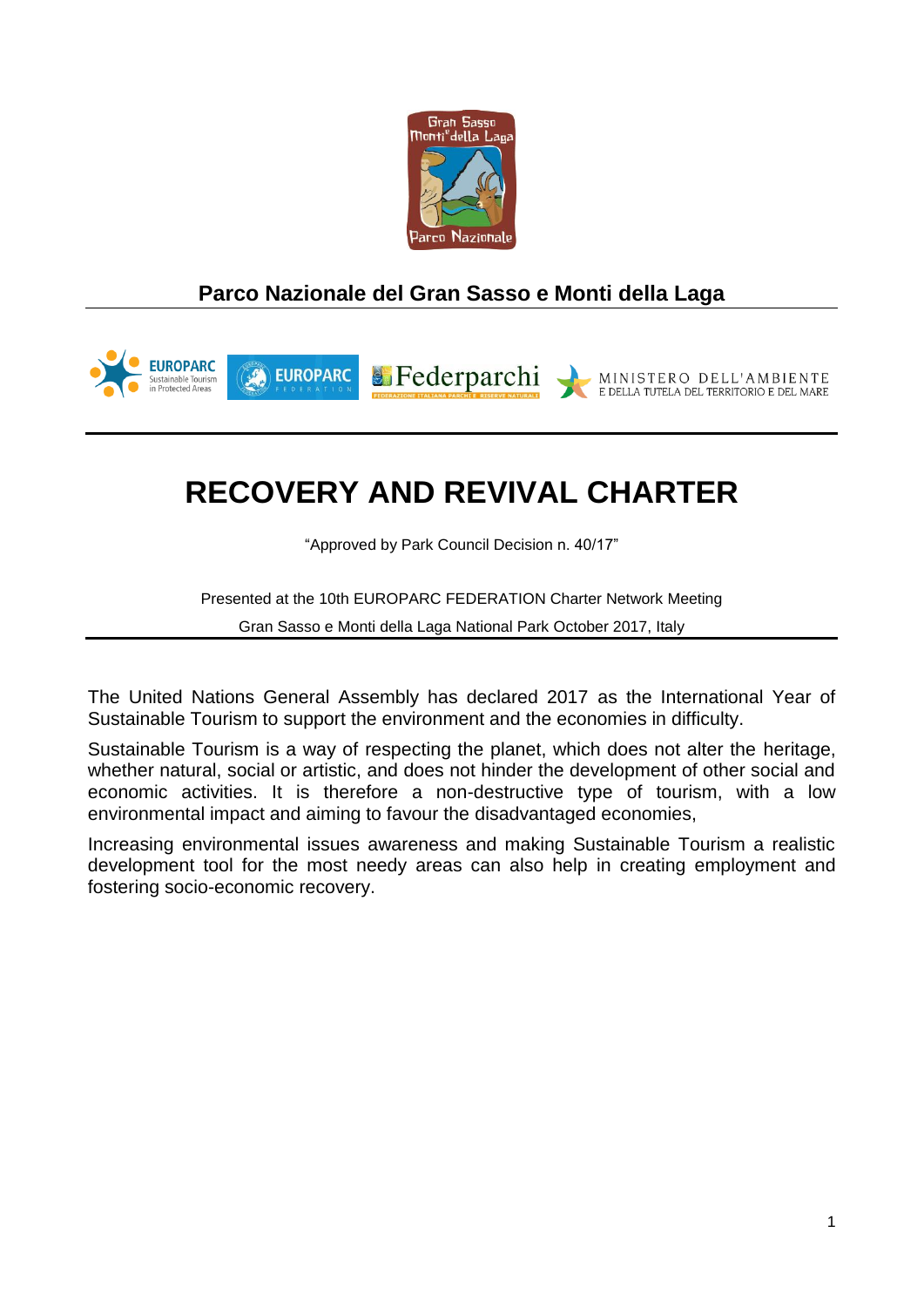## **The Gran Sasso and Monti della Laga National Park**

within the

### **10th Charter Network Meeting**

"Charter for Sustainable Tourism: Working to support recovery and renewal"

#### RECALLING

that the sustainability principles outlined above belong to the cultural heritage of the Park itself and have been officially stated through the accession to the European Charter for Sustainable Tourism, promoted by Europarc Federation, with the consequent approval of the 10 Charter Key Principles;

#### RECALLING

that in the application for the Charter, an Action Plan, proposed by the Park Authority and the local Entrepreneurs who have joined the initiative was sent Europarc Federation, consisting of 102 interventions to be implemented for the next 5 years, in compliance with the 10 Charter Principles;

#### NOTING

that Europarc Federation, assessing positively the design plan presented and giving positive feedbacks during the verification visit that took place last May, awarded the Park with the coveted certification of the European Charter for Sustainable Tourism and the official awarding Ceremony will be held at the European Parliament in Brussels on December 7th;

#### CONSIDERING

that, during the last year the Park territories has been struck by a heavy series of natural disasters, in an incredible succession, starting with the catastrophic earthquake of August 24th and October 30th, followed by the new violent earthquake of January 18th, exacerbated by the exceptional snowfall in January and inducing the destructive Rigopiano avalanche, arriving to the huge fire of Campo Imperatore of last August;

#### RECALLING

that these calamities have brought to their knees wide areas of the Park, causing considerable damages to the buildings and historic-artistic heritage, deleting literally whole villages and hamlets, deprived of their economic activities, also linked to tourism, and wounded in their social fabric;

#### CONSIDERING

that the echo of decay and difficulty, expanded at national level and also emphasized by the plausible fear of potential users, has involved the entire territory of the Park, so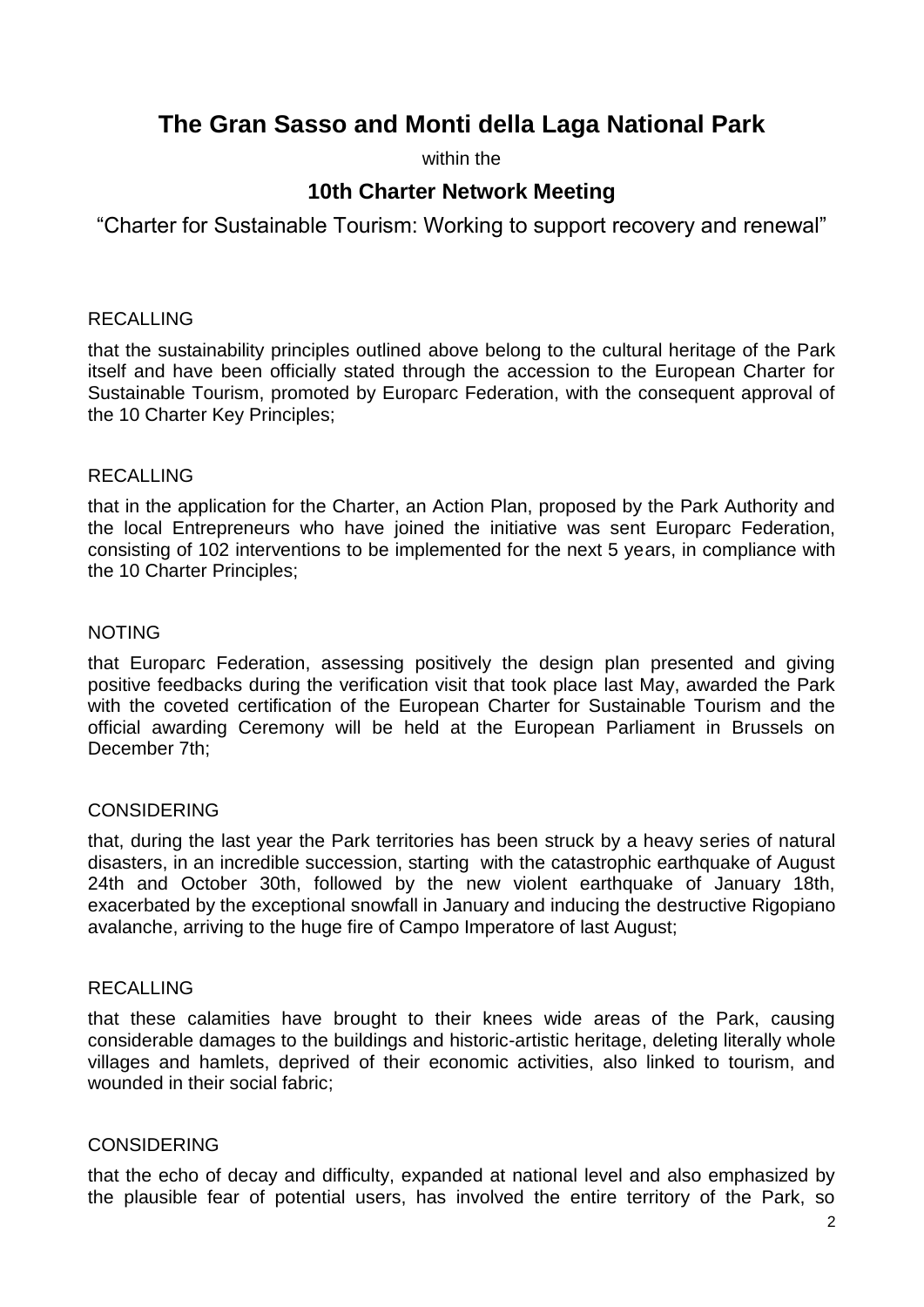impacting, during last summer, numerous economic activities and initiatives linked to sustainable use of the territory, with a significant loss of the usual flow of tourism;

#### NOTING

that, the other hand, among the economic operators living in the Park, has increased the awareness for environmental protection and land security, to be carried out with greater law and control enforcement, also considering the experiences suffered during the last year;

#### CONSIDERING

that becomes even more important the presence of the Park and its constant action in favour of local populations and activities, of the European Charter operators, visitors and tourists who want just to enjoy the Park's beauty in a sensible and sustainable way;

#### NOTING

that, despite the injuries inflicted on the socio-economic and infrastructural levels, the Protected Area still fully preserves its characteristics of biodiversity, landscape and culture;

#### **OBSERVING**

what discussed and come up during the Park Charter Forum, convened on last October 6th, whose members, upon request, expressed their intentions about the action the Park should deepen in order to implement concrete actions for the recovery and revival of Sustainable Tourism activities, which may somehow counteract the state of difficulty created by the above-mentioned reasons;

#### RECALLING

that among the different actions that the Charter Forum calls for, there is a need to strengthen and promote over the years the commendable intervention on the pathways network set up by the Park since last year; so that the investment does not remain one-off but, on the contrary, will be renewed in the next years to fund monitoring activities, restoration and constant maintenance, in the three regions, of the Parks pathways and thus become the main strategic axis on which sustainable mountain use is promoted;

#### **CONSIDERING**

that another key issue highlighted by the Forum is to plan and activate a global promotion campaign at national and European level, which also should involve a well-known and trusted testimonial in order to present and communicate, in an effective way, a message of hope, revival and beauty linked to the protected area and the related Sustainable Tourism economic activities, which wish to overcome the calamitous vicissitudes recently suffered;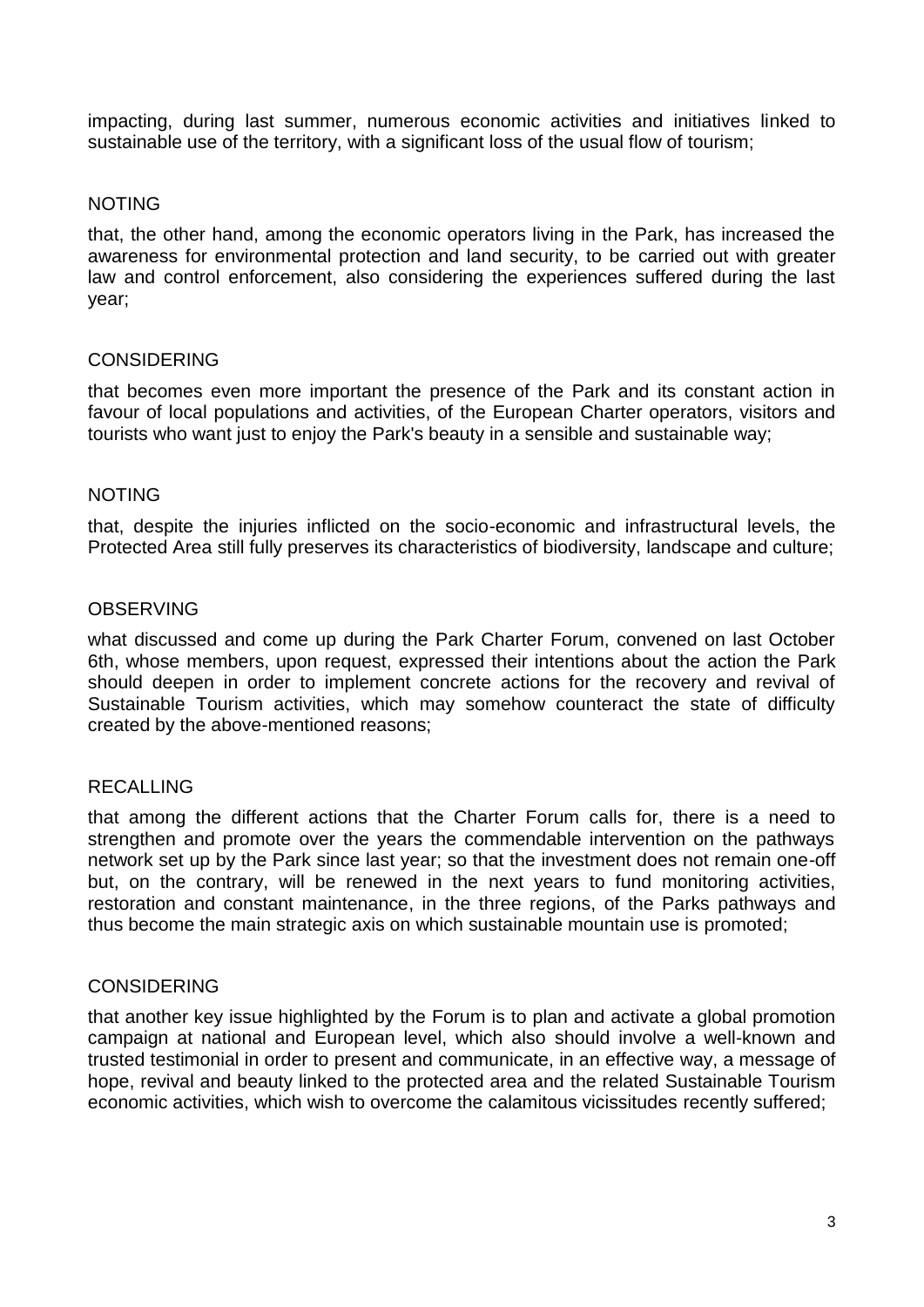#### CONSIDERING All of the above

#### RECOGNIZE

the high value of the Charter Principles that ensure the sustainable development of activities set up by the local peculiar communities linked to the natural and cultural Park heritage.

#### DECLARES

the European Charter for Sustainable Tourism as the founding element for the restoration and revival of local sustainable tourism-related activities, represented by human, cultural and natural capitals, heavily affected by the disasters that had occurred in the Park last year.

#### REITERATE

the will to protect the sustainability values, so that they will contribute to the cultural heritage of the Charter participants and of the whole local community;

#### CONFIRMS

the commitment, for the future, to implement and support any useful initiative aimed at a sustainable tourism development that is sensitive to the specificity and authenticity of the Gran Sasso and Monti della Laga National Park;

#### and therefore URGES

the institutions such as the Ministry of the Environment and Protection of Land and Sea, the Abruzzo Region, the Marche Region, the Lazio Region, the Commissioner for the Reconstruction of the Seismic Crater, to finance for the coming years the development of the following projects related to Sustainable Tourism:

- Implementation and contextualized requalification, of the low, medium and high altitude Park pathways network, in the three regions, to be implemented through::
	- Monitoring of the state of the pathways, in collaboration with the local expert stakeholders,
	- Maintenance of the pathways network and of horizontal and vertical signage;
	- Implementation of the network through the retrieval and refurbishment of abandoned or lost tracts;
	- Realization of dedicated cartography updated to the state of the art in collaboration with the CAI (Italian Alpine Association) territorial sections.